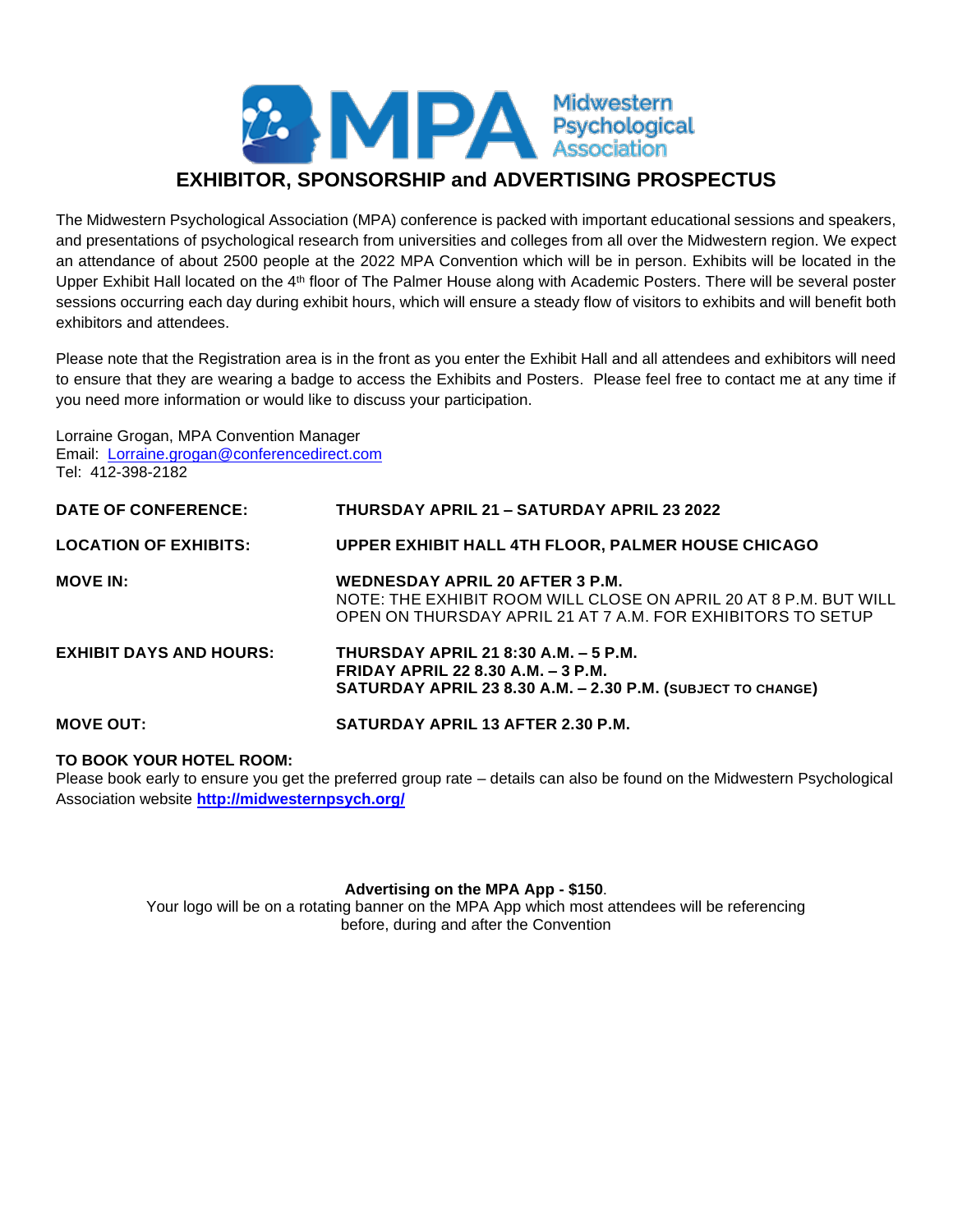

# *SPONSORSHIP OPPORTUNITIES*

## **PLATINUM SPONSOR \$7,500**

Your sponsorship includes:

- 1 Exhibit Booth (prime location)
- 8 complimentary conference registrations
- Full page color ad in the hardcopy and online program books
- Identification as Platinum Conference Sponsor on convention app, event website, and in email marketing
- Full integration into MPA's social media plan surrounding the conference
- Placement on top of the exhibitor directory
- Logo permanently displayed in the convention program Logo on onsite signage

## **GOLD SPONSOR \$5,000**

Your sponsorship includes:

- 1 Exhibit Booth
- 4 complimentary conference registrations
- Full page, B/W program ad in the hardcopy and online program books
- Identification as a Conference Sponsor on convention application, event website, and in email marketing
- Full integration into MPA's social media plan surrounding the conference
- Logo permanently displayed

### **SILVER SPONSOR \$3,000**

Your sponsorship includes:

- 3 complimentary conference registrations
- Full page, B/W program ad in the online program book
- Identification as a Conference Sponsor on convention application, event website, and in email marketing
- Full integration into MPA's social media plan surrounding the conference

### **BRONZE SPONSOR \$1,500**

Your sponsorship includes:

- Full page, B/W program ad in the online program book
- Identification as a Conference Sponsor on convention application, event website, and in email marketing
- Full integration into WPA's social media plan surrounding the conference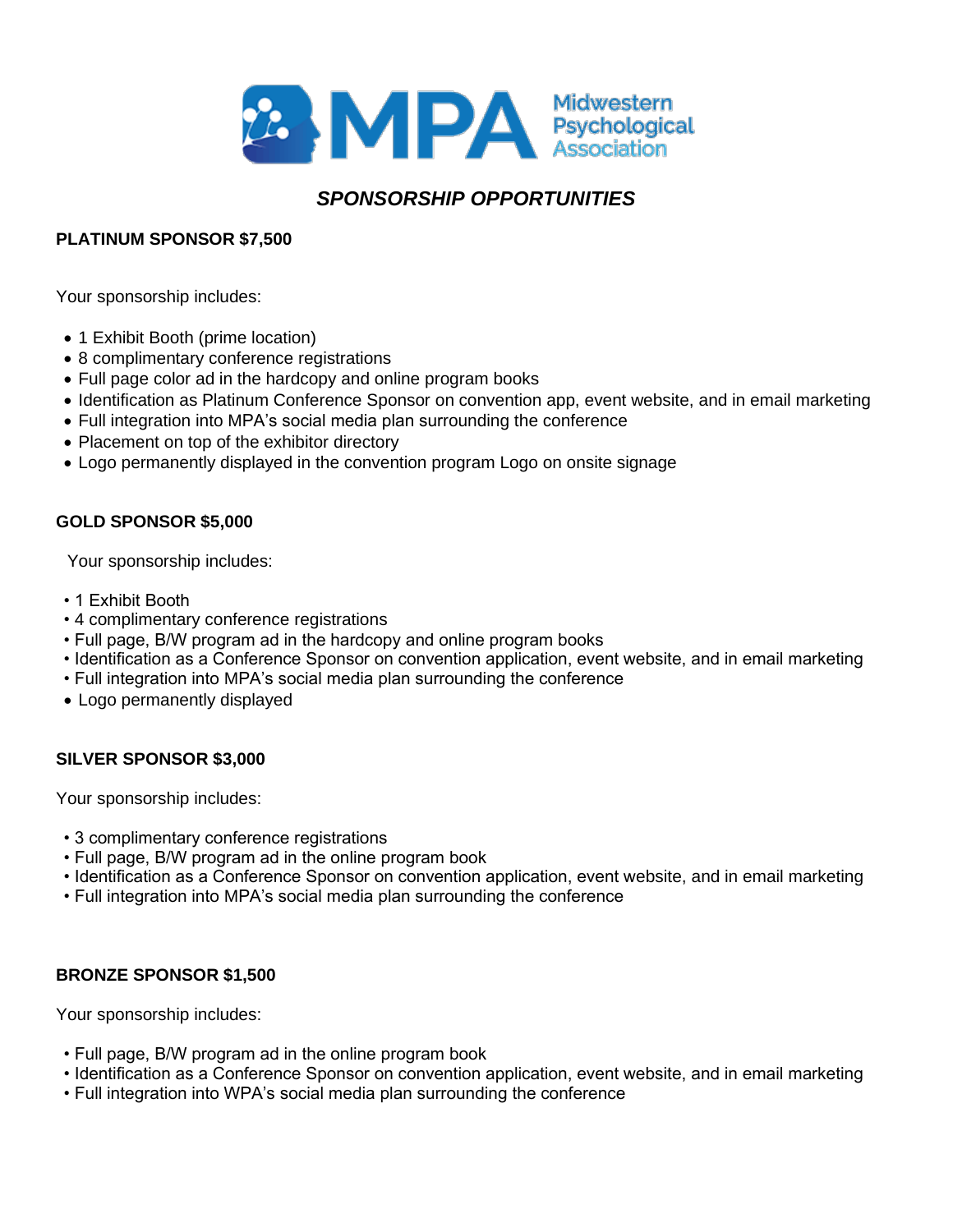

# *PROGRAM AND WEBSITE ADVERTISING INFORMATION*

Advertising space is available in the MPA Convention Program, which is given to all individuals who register for the meeting. For 2022 we expect over 3000 attendees.

#### **COPY**

Copy for full page adverts can be submitted for inclusion in the official program for the Annual Convention of the Midwestern Psychological Association. Layouts for the ads must be provided by the advertiser in camera-ready form (high resolution, black and white, PDF).

#### **SIZE**

Maximum finished size for a full-page layout is 4.75" wide by 7.25" high. Layout copy submitted for publication should be a press ready PDF with images at 300 dpi.

| <b>FEES</b>                     | <b>Discounted rate for Exhibitors</b> |       |  |
|---------------------------------|---------------------------------------|-------|--|
| Back cover (COLOR AD)           | \$900                                 | \$750 |  |
| Inside Cover (front) (COLOR AD) | \$600                                 | \$500 |  |
| Inside Cover (back) (COLOR AD)  | \$600                                 | \$500 |  |
| Full page (BLACK AND WHITE)     | \$400                                 | \$200 |  |

#### *The availability of the back and inside cover pages should be determined by contacting the MPA Convention Manager. These ads can be in submitted in color.*

If a submitted ad layout requires additional expense before it can be printed, these costs will be billed to the advertiser.

### **DEADLINE**

The deadline for full payment and receipt of advertising copy is **February 28, 2022.**  Unless specified in writing, all copy becomes the property of the Midwestern Psychological Association and will not be returned.

## *Advertising on the MPA Website*

You may also advertise your graduate program, journal, business, or service on the MPA website. There is no deadline for advertising on the website. All ads run through the end of the fiscal year, July 1st.

**Requirements:** Please prepare a 728 x 90 or 970 x 90 pixel ad in color or black-and-white. When you submit your ad, indicate the url (web address) to which you'd like people directed when they click your ad (e.g., your school/business website).

**Rates:** Home page: \$500; Other pages: \$200; job listing complimentary for academic institutions. For job placement companies or for-profit institutions, \$80 for 3 months placement.

### **PAYMENT**

Upon receipt of your order, MPA will submit an invoice via e-mail and you will be able to pay electronically into the MPA PayPal account or check (details below).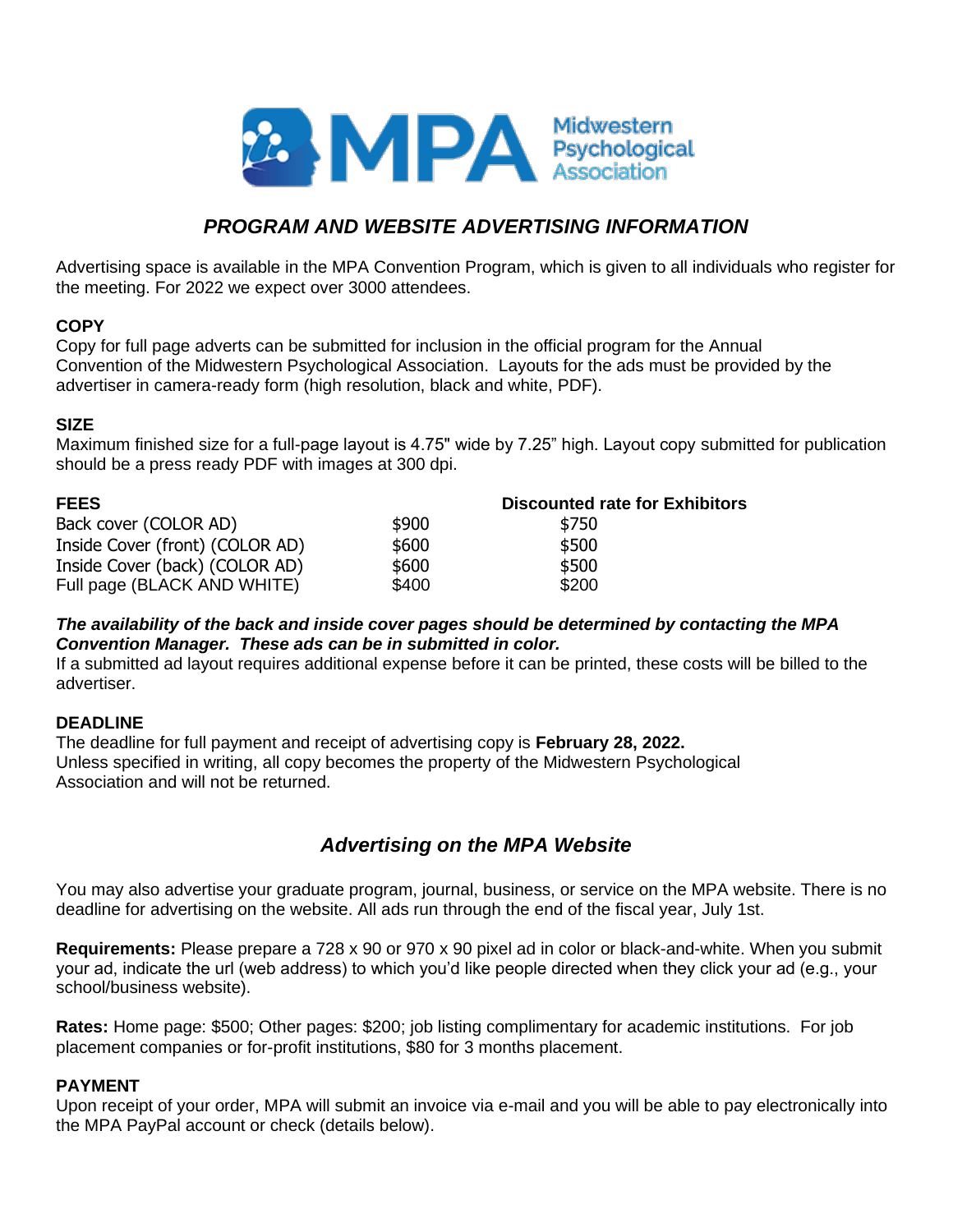

| Booth No.                  | Cost  |
|----------------------------|-------|
| $101 - 108$ ;<br>114 - 115 | \$850 |
| $109 - 113$ ;<br>116 - 130 | \$750 |

**Included in the above rates is registration for up to 3 people.**

**All booths are 8' wide x 10' long. Each booth will have an 8' draped back wall and 3' draped side rails. The floor of the exhibit hall is carpeted, so exhibitors need not rent carpet for their booths. Furnishings for booths are COMPLIMENTARY. Each booth will receive a 6'x 30" table, 2 chairs and a waste basket. Shipping of material to and from the Exhibit Hall must be arranged through Viper Tradeshows. An exhibitor kit will be mailed to exhibitors in February 2022.**

#### MIDWESTERN PSYCHOLOGICAL ASSOCIATION **2022 ANNUAL MEETING** APRIL 21-23, 2022 PALMER HOUSE HILTON - CHICAGO **4TH FLOOR EXHIBIT HALL**

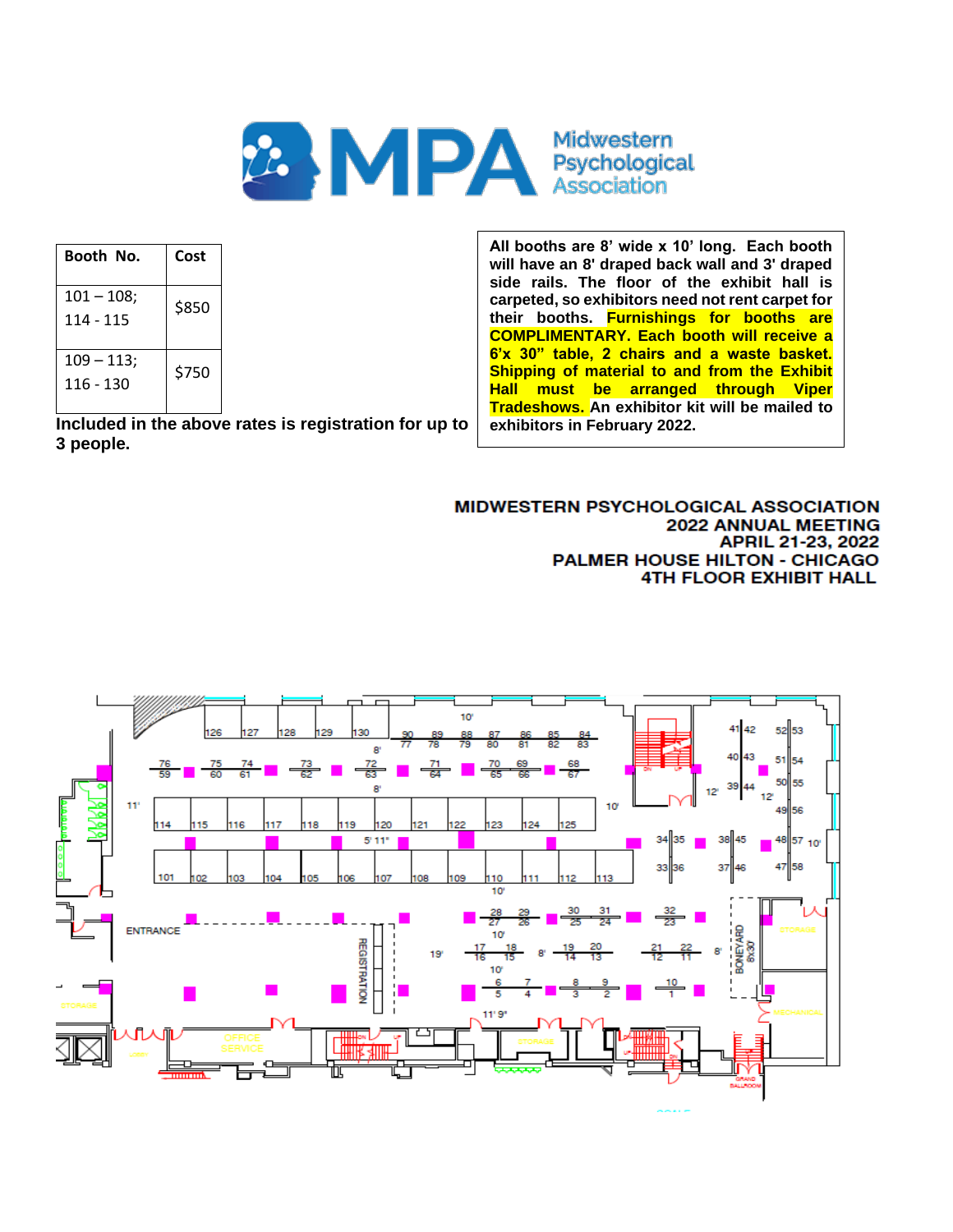

| <b>NAME OF ORGANIZATION</b> |  |
|-----------------------------|--|
| <b>ADDRESS</b>              |  |
| <b>CITY, STATE AND ZIP</b>  |  |
| <b>CONTACT PERSON</b>       |  |
| <b>PHONE</b>                |  |
| <b>FAX</b>                  |  |
| <b>EMAIL</b>                |  |

Please reserve the space below or other comparable space for the 2022 Midwestern Psychological Association convention to be held at the Palmer House Hilton Hotel, Thursday, April 21 – Saturday, April 23, 2022. **I understand that spaces are assigned in the order that signed contracts and payments are received.**

| I would like to be a    |                                                                                                                                                                                                                                 | <b>Gold sponsor</b>   | <b>Silver Sponsor</b> |                            | <b>Bronze Sponsor</b> |  |  |
|-------------------------|---------------------------------------------------------------------------------------------------------------------------------------------------------------------------------------------------------------------------------|-----------------------|-----------------------|----------------------------|-----------------------|--|--|
| Booth space requested*: |                                                                                                                                                                                                                                 |                       |                       |                            |                       |  |  |
| <b>First Choice#</b>    |                                                                                                                                                                                                                                 | <b>Second Choice#</b> |                       | <b>Third Choice#</b>       |                       |  |  |
| THE BOOTH               | *The cost of each booth space is listed above on the exhibit area plan. We will refund the difference if you are assigned to<br>a lower cost booth. PLEASE NOTE THAT ONE TABLE, 2 CHAIRS AND A WASTE BASKET WILL BE PROVIDED IN |                       |                       |                            |                       |  |  |
| I am ordering           |                                                                                                                                                                                                                                 |                       | am an exhibitor       |                            |                       |  |  |
|                         | Back Cover@\$900                                                                                                                                                                                                                |                       |                       | Back Cover@\$750           |                       |  |  |
|                         | Inside Front Cover @ \$600                                                                                                                                                                                                      |                       |                       | Inside Front Cover @ \$500 |                       |  |  |

\_Inside Front Cover @ \$600 \_\_\_\_\_\_\_\_\_\_\_\_\_\_\_\_\_\_\_Inside Front Cover @ \$500 \_\_\_\_\_\_\_\_\_\_\_\_\_\_Inside Back Cover @ \$600 \_\_\_\_\_\_\_\_\_\_\_\_\_\_Inside Back Cover @ \$500 \_\_\_\_\_\_\_\_\_\_\_\_\_\_Full Page @ \$400 \_\_\_\_\_\_\_\_\_\_\_\_\_\_Full Page @ \$200

Only full-page ads are accepted for the back cover, inside front and back covers. Please determine the availability of these covers before placing your order.

I/We have read and agree to comply with the enclosed regulations for exhibits at the MPA Convention.

| <b>NAME (PRINTED)</b> |  |
|-----------------------|--|
| <b>SIGNATURE</b>      |  |
| <b>DATE</b>           |  |

Please fill in all the blue highlighted fields above and send form electronically to Lorraine.Grogan@conferencedirect.com

MPA will send you an electronic invoice from our PayPal account with the confirmed number of your booth and amount owed. You will then be able to make an e-payment directly into the MPA account. Please note that your booth is not confirmed until MPA receives payment for the booth. OR

Please make checks payable to Midwestern Psychological Association. Address details for checks will be given in the invoice email. If you need a W-9 FORM or Tax ID number please contact Lorraine Grogan